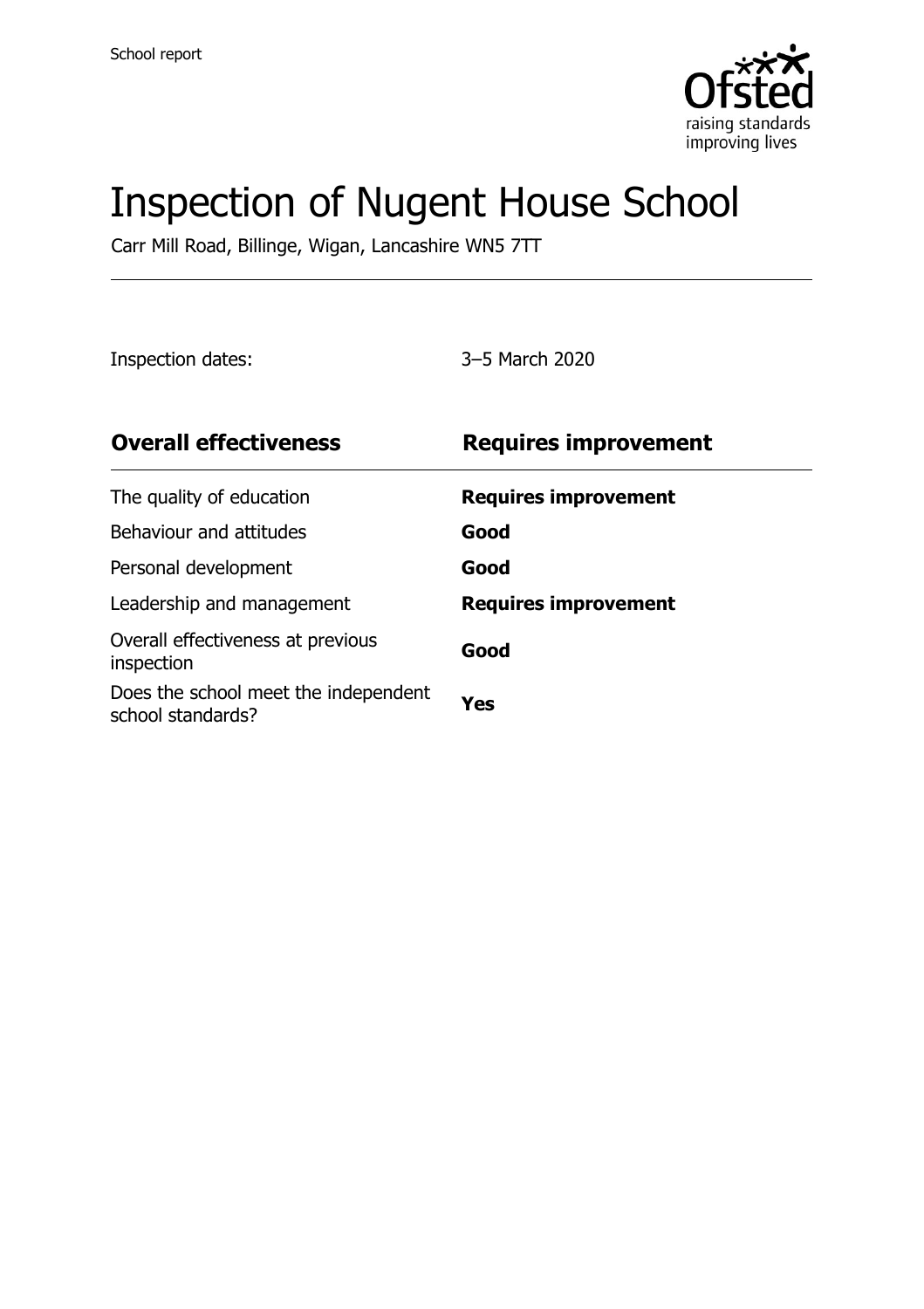

#### **What is it like to attend this school?**

Nugent House is a place where pupils are 'loved fiercely' and helped to overcome their considerable barriers to learning. Pupils' personal development is nurtured, and they thrive in the care of dedicated staff.

Pupils rise to the high expectations of teachers and other staff. They enjoy their learning and achieve some success. However, pupils do not do as well as they could do. This is because the knowledge they need is not ordered logically within the curriculum.

Pupils who spoke to us told us that they get on well with staff. They appreciate all the help that adults give to them. They say that the way they are treated makes them feel valued. Pupils told us that they feel safe in school and that their classmates behave well around the school. Bullying is rare. Pupils' considerable needs can sometimes overwhelm them and lead to inappropriate behaviour. Staff deal effectively with these incidents with sensitivity and compassion.

Pupils relish the wide range of activities that the school offers, such as horse riding. Other opportunities, such as gardening, help pupils learn about food and nutrition. Work experience provides older pupils with opportunities to develop the skills they will need for their future lives.

#### **What does the school do well and what does it need to do better?**

New leadership has reinvigorated Nugent House School, and following a period of decline the school is on an even keel. Leaders have taken swift action to successfully improve behaviour and safety. However, leaders' work to strengthen the academic curriculum is not finished.

Leaders are knowledgeable about the independent school standards. By the end of the inspection the school met all the independent school standards. At the start of the inspection some routine maintenance checks were not completed. Swift action by the proprietor resolved the issues.

Leaders have high ambitions for pupils. They have a deep understanding of pupils' personal and academic needs. The curriculum covers an appropriate range of subjects. Pupils develop their understanding of a range of different cultures and beliefs well. They learn how to show tolerance and respect for people with protected characteristics.

Pupils learn to overcome barriers to learning and succeed. This is because specialist staff, including an educational psychologist, work with them to increase their resilience and develop their social skills. Lilly the therapy dog helps pupils to learn how to calm down and often listens to them as they read. Therapists for speech, language and communication help pupils to explain their views and opinions.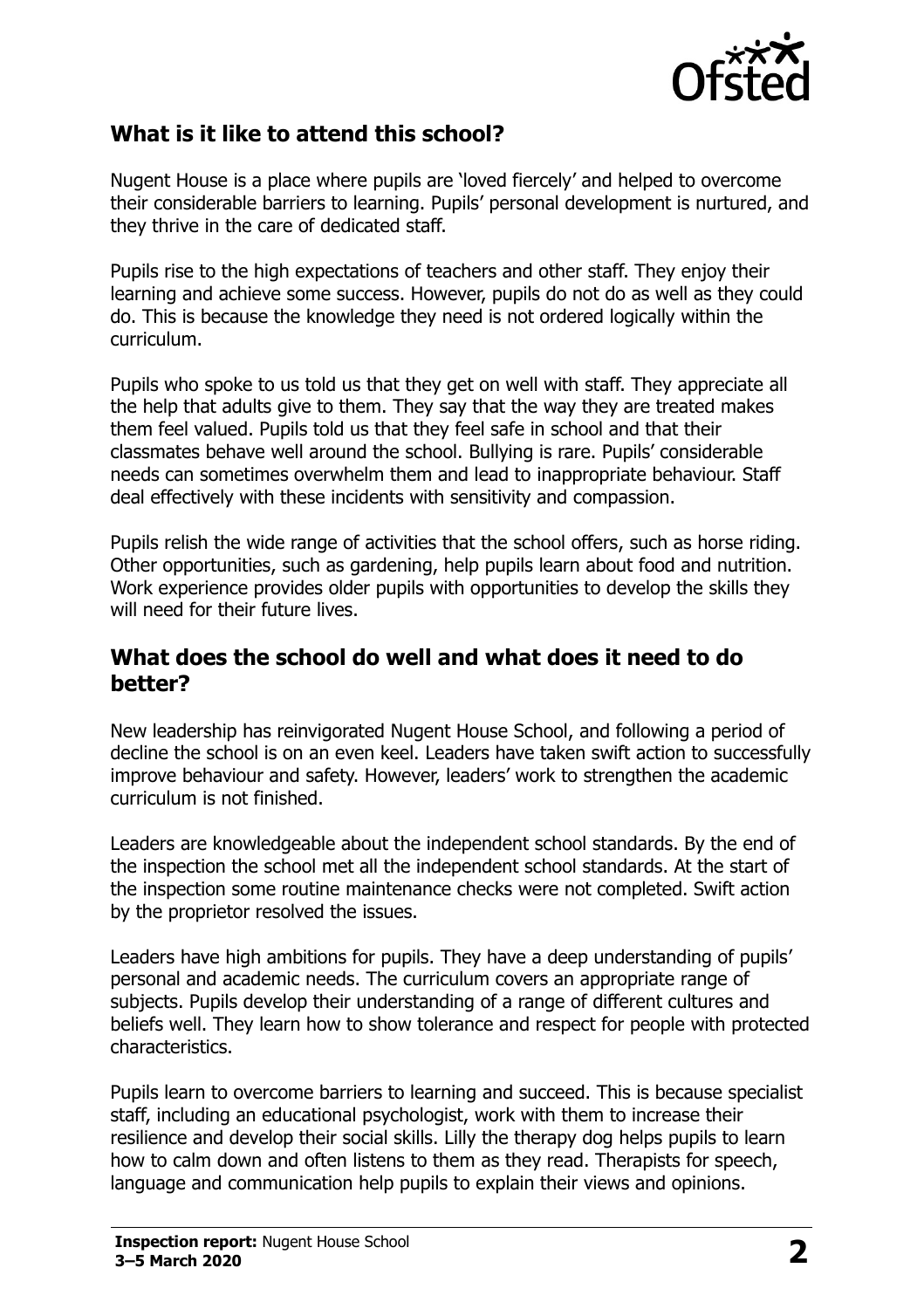

The school's academic curriculum is not as strong as that for personal development. This is because the order in which knowledge is taught is not organised well enough. Pupils sometimes begin to learn about more complex ideas before being taught the prior knowledge they need to understand them. Teachers do not plan their use of links to other subjects systematically. This means that pupils may miss out on opportunities to apply what they have learned. For example, pupils learn about angles of reflection in science before learning about how to use protractors to be able to measure them.

Teachers have high expectations of their pupils. They have a detailed knowledge of the subjects they teach. They use their subject knowledge well to make learning interesting and fun.

Subject leaders are starting to develop their new roles. They are eager to bring about improvements. However, they have limited experience of leading developments in their subjects. They have some gaps in their knowledge of how to effectively evaluate the impact of their proposed actions. Consequently, they do not check how well the curriculum improvements are working. Leaders know what needs to be done to develop subject leaders' knowledge and skills, but these actions are at an early stage of development.

Leaders' recent actions have strengthened the quality of education for primary-aged pupils. Primary classes are now organised well to meet pupils' needs.

Leaders recognise that reading is the key which unlocks learning in other subjects. Reading is a core part of the school curriculum. Staff inspire pupils' love of books by engaging in events such as World Book Day. They dress up in imaginative costumes and discuss their characters with pupils. Pupils use texts that are well matched to their abilities and interests. Pupils read with adults frequently and develop their fluency well. Secondary pupils' reading tasks are well matched to their needs. Pupils study a wide range of texts, including classic novels and the work of Shakespeare. Staff help pupils to overcome their reluctance to read aloud. Many pupils achieve nationally accredited qualifications in English, including GCSEs.

Most pupils attend regularly. Leaders have acted to improve pupils' attendance and punctuality. Through these initiatives more pupils are attending regularly, and many more pupils are getting to school on time. Despite leaders' best efforts, a small number of pupils' attendance is poor. Leaders make sure these pupils get the support they need to continue to learn away from the school site.

Pupils enjoy a wide range of exciting activities. Horticulture, taught by an expert, nurtures pupils' social skills beyond the classroom walls. Older pupils develop their self-confidence by completing the Duke of Edinburgh's Award. Pupils learn empathy and care skills by tending to animals such as rabbits. The extensive school grounds provide appropriate space for physical education and play. Pupils undertake many visits beyond the school gates. For example, visiting Liverpool's Chinatown during the Chinese New Year as part of a study into other cultures. These visits also develop pupils' knowledge of the different cultures found in modern Britain.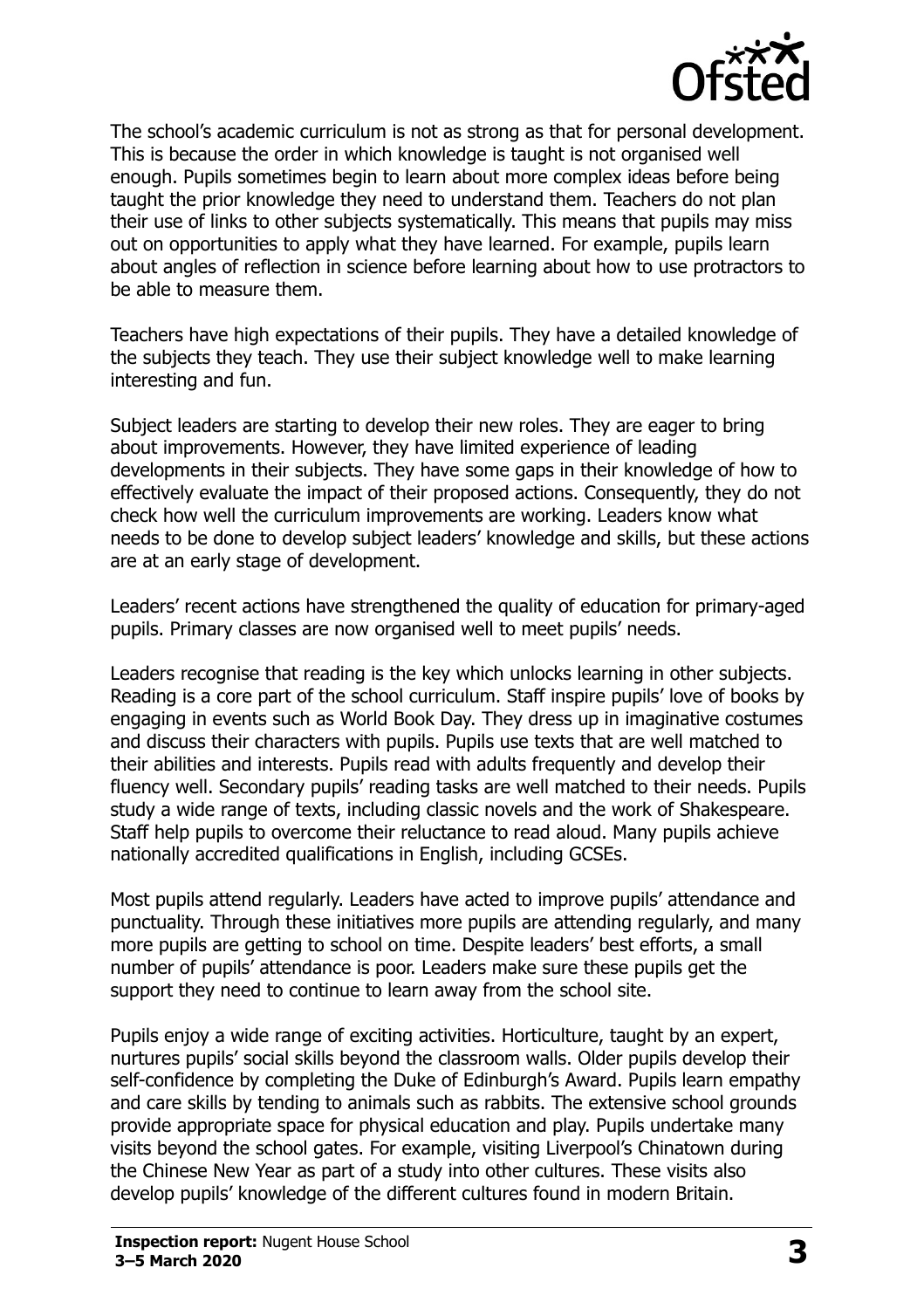

Through detailed reports and opportunities to meet staff, parents and carers are well informed about their children's achievements. The local authorities that place pupils in the school also get the information they need. Staff in the care homes told us that they appreciate the frequent contact with school. Older pupils receive impartial advice and guidance about careers from external experts. This allows them to make informed choices about their future. Pupils are aspirational about possible careers, including engineering and animal care. Older pupils attend vocational work placements to develop their skills in readiness for employment or further training. Leaders and staff routinely visit these establishments to ensure that pupils are safe and taught well.

Staff who spoke with us say they welcome the clear direction that the new leadership has given them. They feel valued and safe in school. Staff say leaders look after their welfare and check their workload effectively.

## **Safeguarding**

The arrangements for safeguarding are effective.

Leaders and all staff at Nugent House School are committed to keeping pupils safe. They are vigilant and receive up-to-date training. All appropriate checks are completed to ensure the suitability of staff. Leaders keep meticulous records of any concerns they may have about pupils' welfare or safety. They share this information with the right people when it is necessary to protect pupils who may be at risk of harm. The proprietor makes sure that the school's internet connection is subject to appropriate monitoring and filtering to keep pupils safe from online threats.

### **What does the school need to do to improve?**

## **(Information for the school and proprietor)**

- Leaders have identified that the school's curriculum does not sequentially build on what pupils already know. As a result, pupils' learning is not ordered well enough for them to develop a secure knowledge of the subjects in depth. Leaders should complete their work to refine the curriculum and ensure that schemes of work, which systematically develop pupils' knowledge and understanding, are implemented fully in all subjects.
- Subject leaders are new to their roles. They do not have appropriate experience and knowledge to enable them to check the impact of the proposed changes to improve the curriculum, and whether they are working. Leaders should ensure that subject leaders develop a secure understanding of how they can evaluate the impact of the changes they make.
- At the start of the inspection some routine maintenance requirements had not been completed. The proprietor had not ensured that the systems in place for site maintenance were responsive enough to resolve any issues quickly and ensure that pupils were taught in a high-quality learning environment. Once faults were identified, the proprietor acted swiftly to resolve all issues. The proprietor must

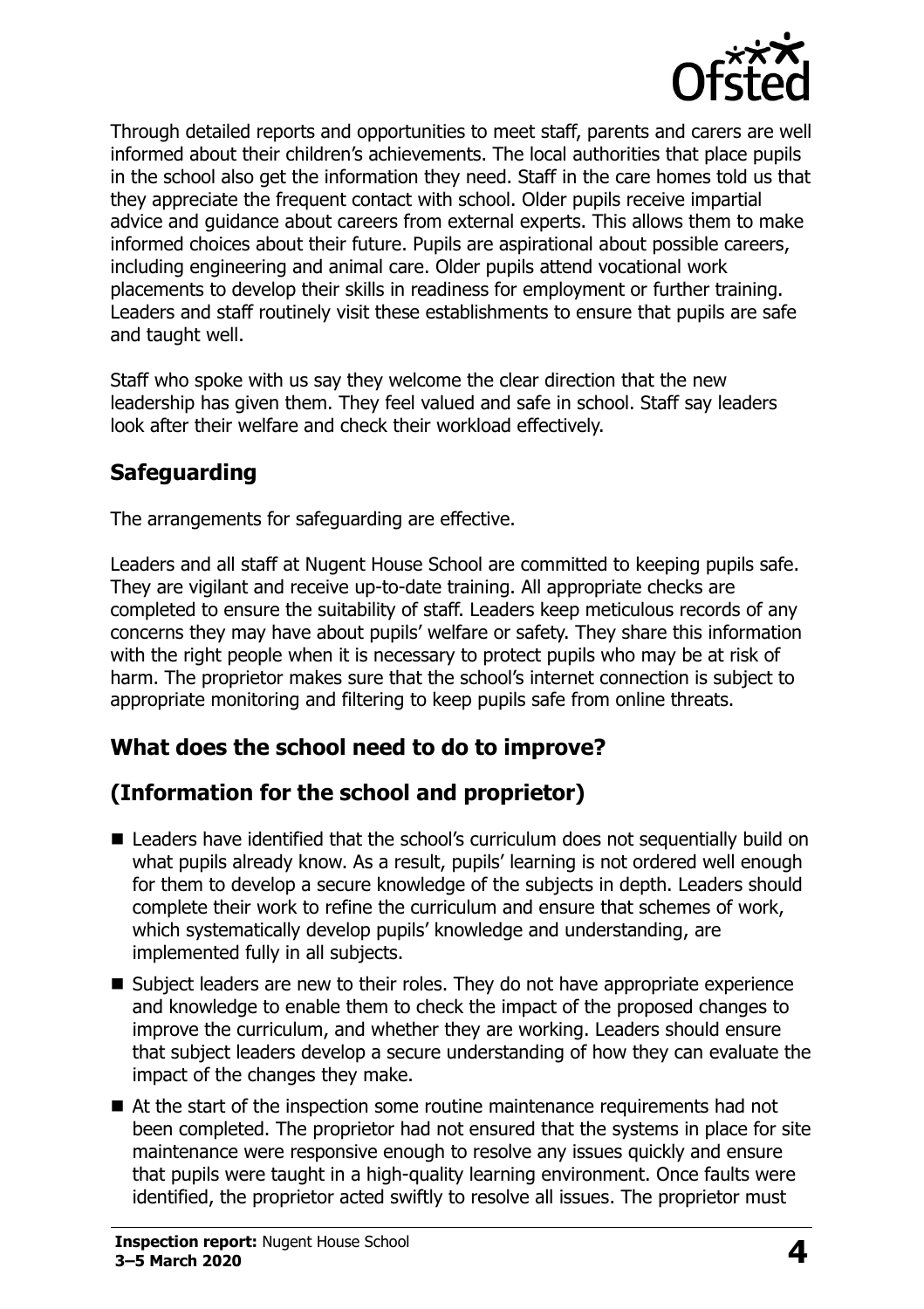

ensure that pupils benefit from a high-quality and well-maintained learning environment. They should improve the rigour of maintenance procedures to ensure that routine maintenance is completed in a timely manner and that the response to resolve faults is swift.

#### **How can I feed back my views?**

You can use [Ofsted Parent View](http://parentview.ofsted.gov.uk/) to give Ofsted your opinion on your child's school, or to find out what other parents and carers think. We use Ofsted Parent View information when deciding which schools to inspect, when to inspect them and as part of their inspection.

The Department for Education has further quidance on how to complain about a school.

If you are the provider and you are not happy with the inspection or the report, you can [complain to Ofsted.](http://www.gov.uk/complain-ofsted-report)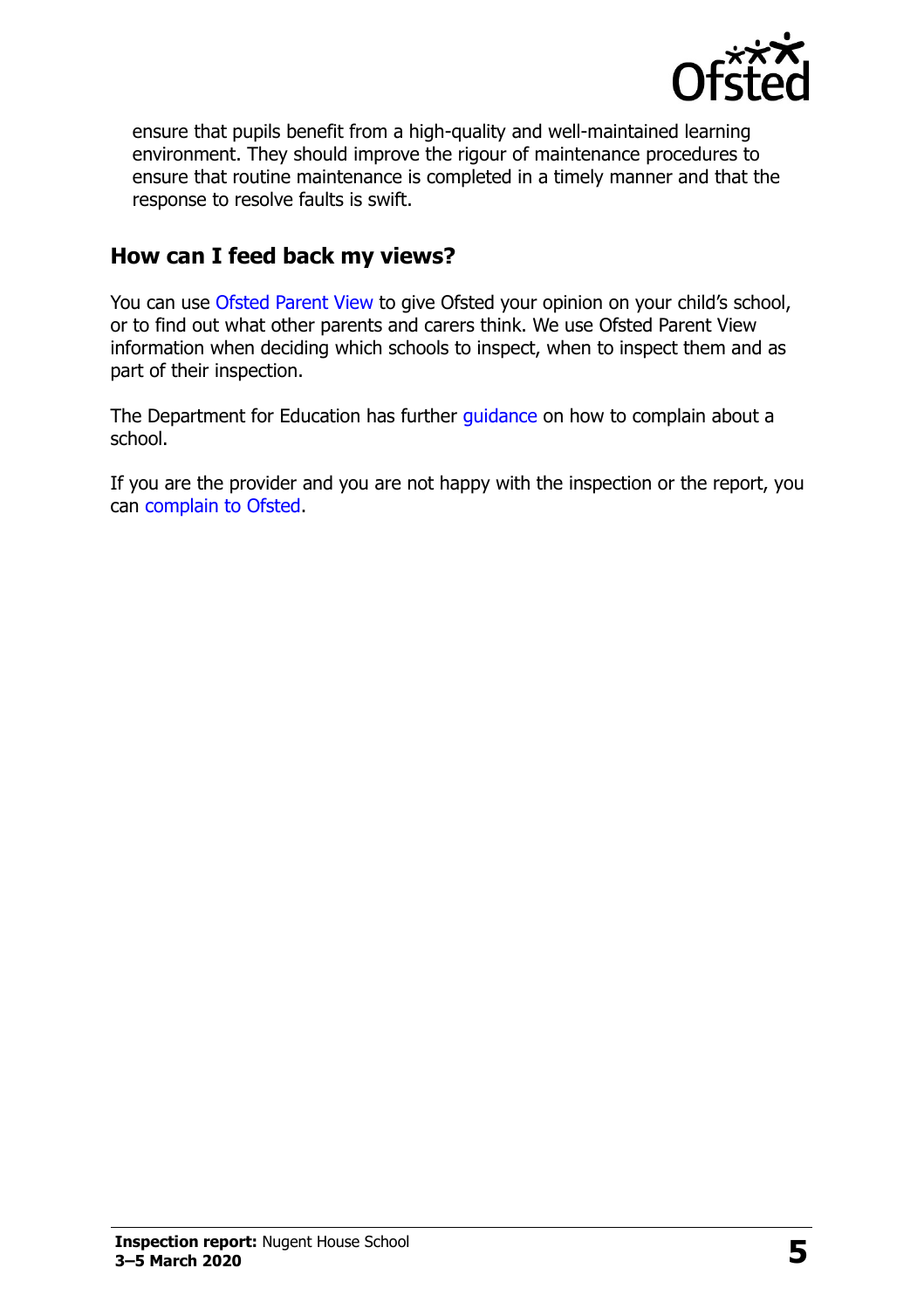

### **School details**

| Unique reference number             | 104839                           |
|-------------------------------------|----------------------------------|
| <b>DfE registration number</b>      | 342/6004                         |
| <b>Local authority</b>              | <b>St Helens</b>                 |
| <b>Inspection number</b>            | 10128766                         |
| <b>Type of school</b>               | Other independent special school |
| <b>School category</b>              | Independent school               |
| Age range of pupils                 | 7 to 19                          |
| <b>Gender of pupils</b>             | Mixed                            |
| Number of pupils on the school roll | 40                               |
|                                     |                                  |
| <b>Number of part-time pupils</b>   | $\mathbf{0}$                     |
| <b>Proprietor</b>                   | <b>Nugent</b>                    |
| <b>Chair</b>                        | Jo Henney                        |
| <b>Headteacher</b>                  | Sarah Gregory                    |
| <b>Annual fees (day pupils)</b>     | £52,000                          |
| <b>Telephone number</b>             | 01744 892551                     |
| <b>Website</b>                      | www.nugenthouse.co.uk            |
| <b>Email address</b>                | nugent.house@nugentcare.org      |

#### **Information about this school**

- Since the last inspection a new headteacher and deputy headteacher have been appointed.
- There are very few pupils currently on roll in the school sixth form.
- The school uses Parbold Stables, Activate, Motive8 and Mike Edwards Services as alternative providers for part-time vocational education placements for pupils.

## **Information about this inspection**

We carried out this inspection under section 109(1) and (2) of the Education and Skills Act 2008. The purpose of the inspection is to advise the Secretary of State for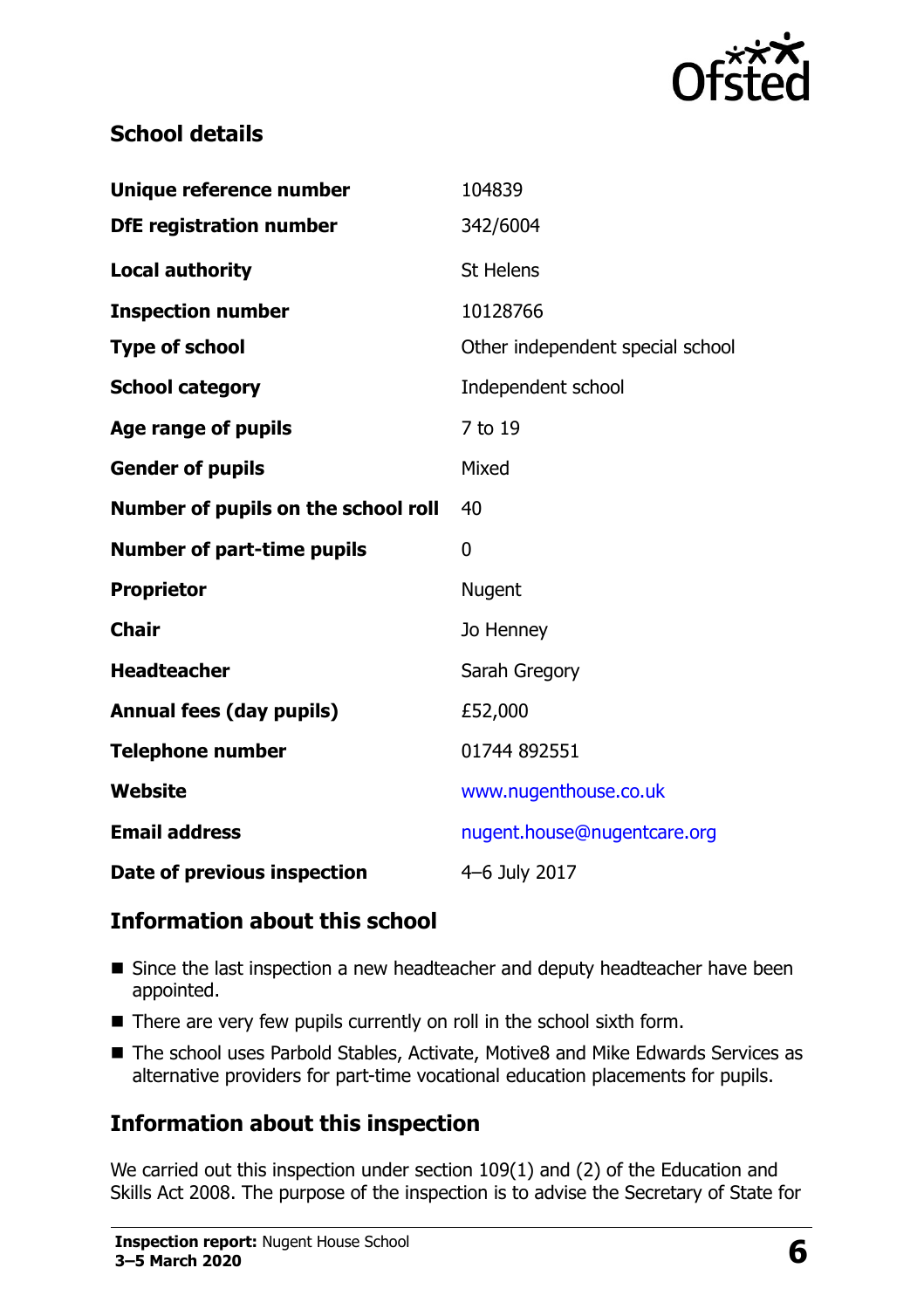

Education about the school's suitability for continued registration as an independent school.

The school meets the independent school standards. These are the requirements set out in the schedule to the Education (Independent School Standards) Regulations 2014.

- During the inspection, we looked in detail at English, including reading; personal social, health and economic education; science; and mathematics. This involved discussions with subject leaders, visits to lessons, looking at examples of pupils' work, discussions with teachers and discussions with pupils. We also listened to some pupils read. We also visited other departments, including horticulture, and scrutinised their planning.
- We spoke to the headteacher and other senior leaders within the school. We also met with the chief operating officer and the chair of governors, who is also the compliance director.
- $\blacksquare$  We reviewed a range of documentation, including that relating to safeguarding, including the checks carried out during the appointment of staff. We also looked at records of pupils' attendance. In addition, documentation and information relating to the independent school standards were also scrutinised.
- We considered the one free-text response to Ofsted's online questionnaire for parents and the 26 responses to the staff online questionnaire. There were no responses to the pupil questionnaire. A telephone discussion was held with a local authority educational officer who places children in the school. A meeting was also held with three care home managers who have children attending the school.

#### **Inspection team**

John Nixon, lead inspector **Her Majesty's Inspector** 

Naomi Taylor **National State of Taylor** Her Majesty's Inspector